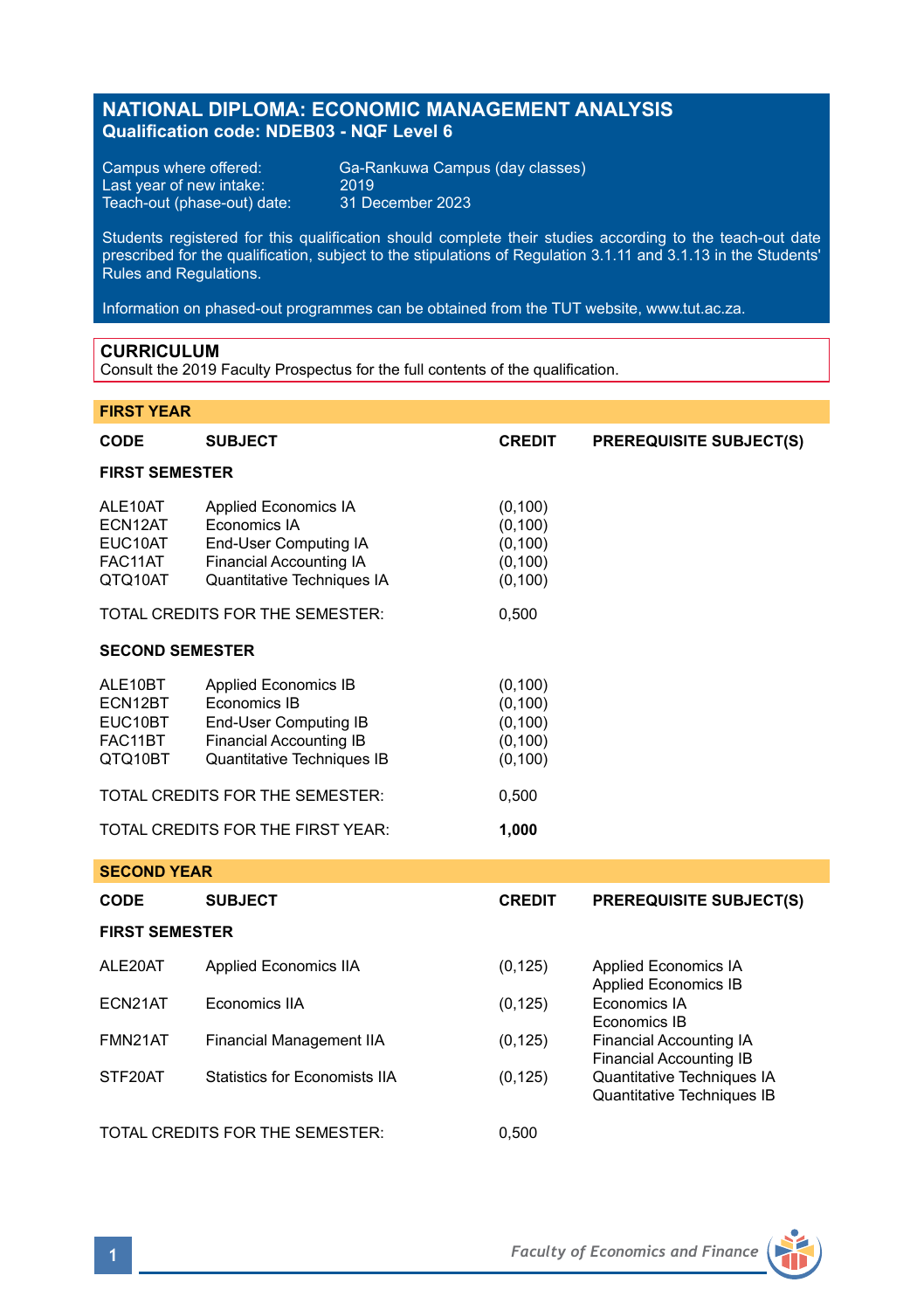### **SECOND SEMESTER**

| ALE20BT                              | <b>Applied Economics IIB</b>         | (0, 125)      | <b>Applied Economics IA</b><br><b>Applied Economics IB</b><br>Economics IA<br>Economics IB<br><b>Financial Accounting IA</b><br><b>Financial Accounting IB</b><br>Quantitative Techniques IA<br>Quantitative Techniques IB                                  |  |  |  |
|--------------------------------------|--------------------------------------|---------------|-------------------------------------------------------------------------------------------------------------------------------------------------------------------------------------------------------------------------------------------------------------|--|--|--|
| ECN21BT                              | Economics IIB                        | (0, 125)      |                                                                                                                                                                                                                                                             |  |  |  |
| FMN21BT                              | <b>Financial Management IIB</b>      | (0, 125)      |                                                                                                                                                                                                                                                             |  |  |  |
| STF20BT                              | <b>Statistics for Economists IIB</b> | (0, 125)      |                                                                                                                                                                                                                                                             |  |  |  |
|                                      | TOTAL CREDITS FOR THE SEMESTER:      | 0,500         |                                                                                                                                                                                                                                                             |  |  |  |
|                                      | TOTAL CREDITS FOR THE SECOND YEAR:   | 1,000         |                                                                                                                                                                                                                                                             |  |  |  |
| <b>THIRD YEAR</b>                    |                                      |               |                                                                                                                                                                                                                                                             |  |  |  |
| CODE                                 | <b>SUBJECT</b>                       | <b>CREDIT</b> | <b>PREREQUISITE SUBJECT(S)</b>                                                                                                                                                                                                                              |  |  |  |
| CEN160T                              | Communication I                      | (0, 200)      |                                                                                                                                                                                                                                                             |  |  |  |
| <b>FIRST SEMESTER</b>                |                                      |               |                                                                                                                                                                                                                                                             |  |  |  |
| ALE30AT                              | Applied Economics IIIA               | (0, 100)      | <b>Applied Economics IIA</b><br><b>Applied Economics IIB</b><br>Economics IIA<br>Economics IIB<br>Statistics for Economists IIA<br><b>Statistics for Economists IIB</b><br>Financial Management IIA<br><b>Financial Management IIB</b>                      |  |  |  |
| ECN31AT                              | Economics IIIA                       | (0, 100)      |                                                                                                                                                                                                                                                             |  |  |  |
| EOC30AT                              | Econometrics IIIA                    | (0, 100)      |                                                                                                                                                                                                                                                             |  |  |  |
| FMN30AT                              | Financial Management IIIA            | (0, 100)      |                                                                                                                                                                                                                                                             |  |  |  |
| <b>SECOND SEMESTER</b>               |                                      |               |                                                                                                                                                                                                                                                             |  |  |  |
| ALE30BT                              | <b>Applied Economics IIIB</b>        | (0, 100)      | <b>Applied Economics IIA</b><br><b>Applied Economics IIB</b><br>Economics IIA<br>Economics IIB<br>Econometrics IIIA<br><b>Statistics for Economists IIA</b><br>Statistics for Economists IIB<br>Financial Management IIA<br><b>Financial Management IIB</b> |  |  |  |
| ECN31BT                              | Economics IIIB                       | (0, 100)      |                                                                                                                                                                                                                                                             |  |  |  |
| EOC30BT                              | Econometrics IIIB                    | (0, 100)      |                                                                                                                                                                                                                                                             |  |  |  |
| FMN30BT                              | <b>Financial Management IIIB</b>     | (0, 100)      |                                                                                                                                                                                                                                                             |  |  |  |
| TOTAL CREDITS FOR THE THIRD YEAR:    |                                      | 1,000         |                                                                                                                                                                                                                                                             |  |  |  |
| TOTAL CREDITS FOR THE QUALIFICATION: |                                      | 3,000         |                                                                                                                                                                                                                                                             |  |  |  |

# **SUBJECT INFORMATION (OVERVIEW OF SYLLABUS)**

The syllabus content is subject to change to accommodate industry changes. Please note that a more detailed syllabus is available at the department or in the study guide that is applicable to a particular subject. At time of publication, the syllabus content was defined as follows:

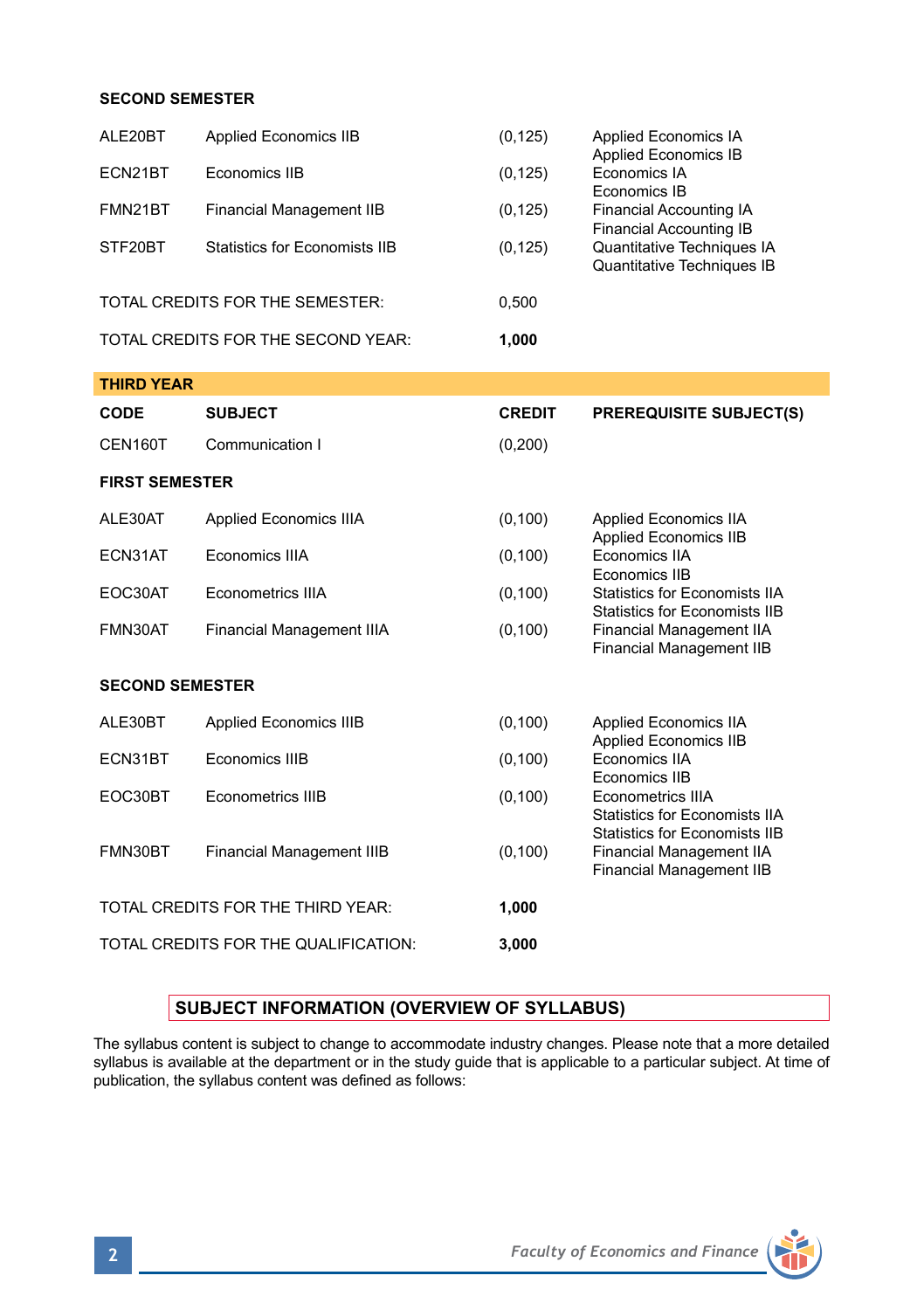# **A**

### **APPLIED ECONOMICS IA (ALE10AT) 1 X 3-HOUR PAPER**

### *(Subject custodian: Department of Economics)*

Rules and regulations that govern financial markets in South Africa. Themes covered in this subject include: overview of the local and international financial systems, the South African Reserve Bank and commercial banks in South Africa, microfinance institutions, regulation of the financial markets, insurance industries, retirement funds and investment institutions in South Africa. (Total tuition time: ± 40 hours)

### **APPLIED ECONOMICS IB (ALE10BT) 1 X 3-HOUR PAPER**

### *(Subject custodian: Department of Economics)*

A comprehensive overview of various aspects of South African financial markets (i.e. money, bonds, equity, foreign exchange, commodities and credit markets) with introduction of applied terminologies, technicalities and theories. (Total tuition time: ± 60 hours)

# **APPLIED ECONOMICS IIA (ALE20AT) 1 X 3-HOUR PAPER**

### *(Subject custodian: Department of Economics)*

An in depth analysis of various types of financial markets and their applications. Themes covered in this subject include: the role of financial markets and institutions, interest rate determination and its structures, money markets, bond markets and valuation and risk of bonds and mortgage markets. (Total tuition time:  $\pm 60$ hours)

### **APPLIED ECONOMICS IIB (ALE20BT) 1 X 3-HOUR PAPER**

### *(Subject custodian: Department of Economics)*

An in depth analysis of financial markets and their applications such as equity markets, derivatives, security markets, and applications on economics of financial markets. (Total tuition time: ± 60 hours)

### **APPLIED ECONOMICS IIIA (ALE30AT) 1 X 3-HOUR PAPER**

### *(Subject custodian: Department of Economics)*

This subject enables students to analyse key development issues affecting developing and less developed countries. The core content of this subject includes topics on human development, comparative economic development, classic and contemporary growth models, poverty issues and inequality, causes, consequences, and controversies surrounding economic development, urbanisation and the role of human capital in economic development. (Total tuition time: ± 60 hours)

### **APPLIED ECONOMICS IIIB (ALE30BT) 1 X 3-HOUR PAPER**

### *(Subject custodian: Department of Economics)*

This subject takes a multidisciplinary approach to address development issues facing developing countries. It covers a range of issues including agricultural transformation and rural development; environment and development; policies in international trade theories and development strategies (like balance of payments, debt, financial crisis, and stabilisation policies); topics on controversies and opportunities in foreign finance, investment, aid and conflicts and the role of finance and fiscal policy on development issues. It also covers an introduction to economic indicators, their calculation and measurements. (Total tuition time:  $\pm 60$  hours)

# **C**

### **COMMUNICATION I (CEN160T) 1 X 3-HOUR PAPER**

### *(Subject custodian: Department of Applied Languages)*

Theory, methods and principles of communication, language acts of the individual, language acts in business and industry, and in a group and in society. Further language acts in business and industry, and in a group and in society. (Total tuition time:  $\pm 60$  hours)

# **E**

### **ECONOMETRICS IIIA (EOC30AT) 1 X 3-HOUR PAPER**

### *(Subject custodian: Department of Economics)*

Introduction to Econometrics, two-variable regression analysis: some basic ideas, two-variable regression model: the problem of estimation, normality assumption: classical, Normal Linear Regression Model (CNLRM), interval estimation and hypothesis testing, multiple regression analysis: the problem of estimation, multiple regression analysis: the problem of inference. (Total tuition time: ± 60 hours)

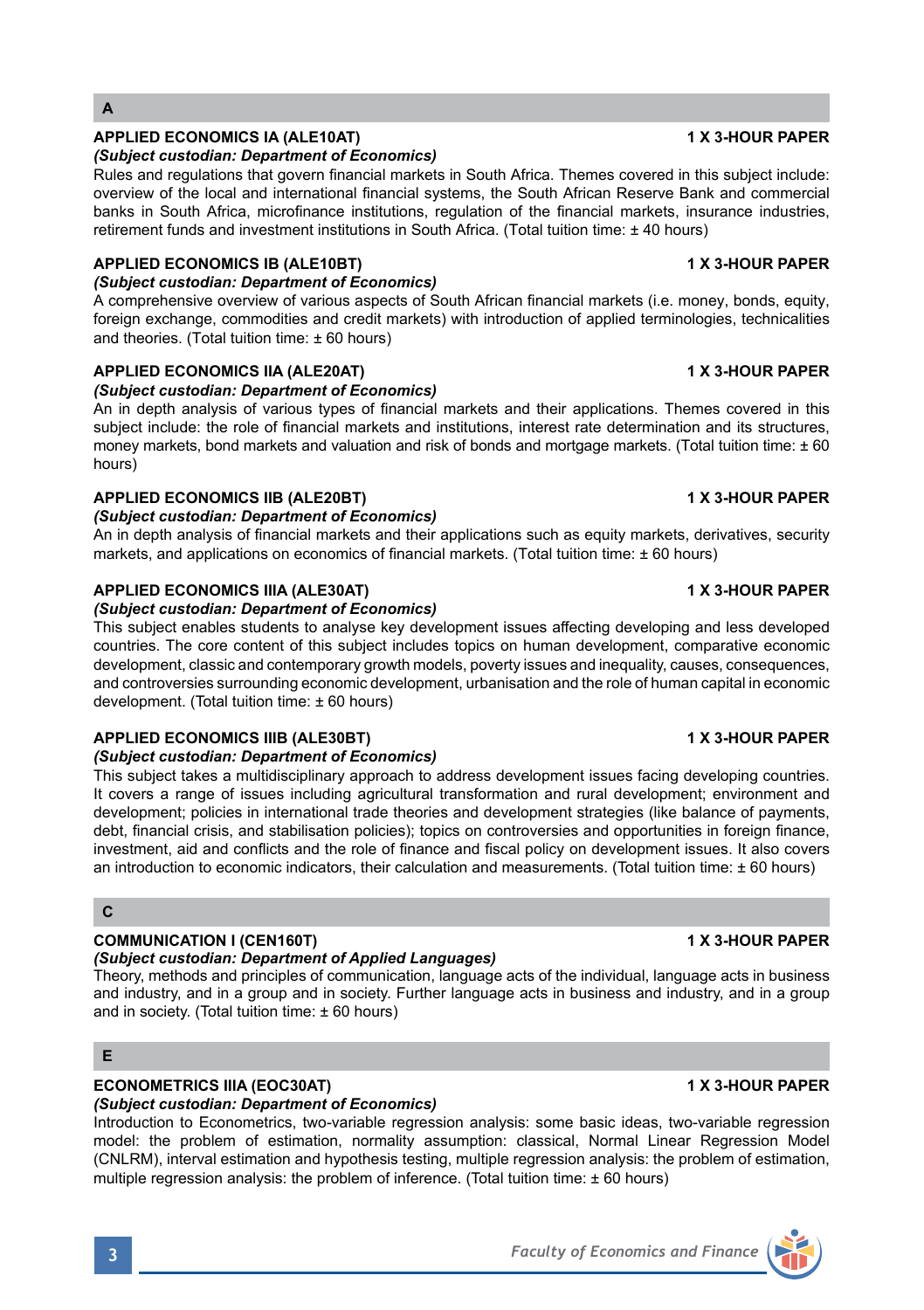### **ECONOMICS IIIA (ECN31AT) 1 X 3-HOUR PAPER**

# *(Subject custodian: Department of Economics)*

This subject will equip students with the ability to understand and analyse the fiscal policy, tax (income tax, tax efficiency and tax reform, tax equity), equity and social welfare issues within the context of South African economy and other developing countries. Students will be able to describe, evaluate and advise on the role of government expenditures and tax revenue sources. Students will also be able to critically contend in favour or against tax policies; and public economics assumptions and theories in the South African context applying South African laws and discretion when applying and discussing fiscal policies. (Total tuition time: ± 60 hours)

# **ECONOMICS IIIB (ECN31BT) 1 X 3-HOUR PAPER**

### *(Subject custodian: Department of Economics)*

This subject will equip students with the ability to understand and analyse different trade theories: Ricardian model, Heckscher-Ohlin model, Standard Trade model, external and internal economies of scale, firms and competition in the global economy, effects of globalisation and internationalisation, price levels and output in the short and long run, exchange and interest rates determination and foreign exchange market and instruments of Trade Policy. (Total tuition time: ± 60 hours)

# **END-USER COMPUTING IA (EUC10AT) CONTINUOUS ASSESSMENT**

# *(Subject custodian: End User Computing Unit)*

Students have to acquire theoretical knowledge (computing fundamentals) and practical skills as end-users in operating systems and MS Office Suite applications (MS Word, MS Excel and MS PowerPoint) on an introductory level. Students will do online and computer-based tests. The modules are mapped with SAQA and IC3 Essential Skills for Digital Literacy (international certification). (Total tuition time: ± 40 hours)

# **ECONOMETRICS IIIB (EOC30BT) 1 X 3-HOUR PAPER**

### *(Subject custodian: Department of Economics)*

Revision of introductory econometrics, multicollinearity in regression models, Heteroscedasticity in regression models, autocorrelation in regression models, model diagnostic testing and data manipulation; T-test, Chi square test, F-test, Wald test, Chow test, Unit roots, detrending, normalisation. Basic econometric modelling techniques; ANOVA and ANCOVA LPM, LOGIT, PROBIT and TOBIT models. (Total tuition time: ± 60 hours)

# **ECONOMICS IA (ECN12AT) 1 X 3-HOUR PAPER**

# *(Subject custodian: Department of Economics)*

An insight into the principles and applications of microeconomics. The core content for this subject includes the problem of scarcity, choice, elasticity, demand and supply utility, efficiency and equity, production and costs, price determination under different market structures: perfect competition, imperfect competition as well as monopoly. Basic calculus and algebra are introduced. (Total tuition time:  $\pm 40$  hours)

### **ECONOMICS IB (ECN12BT) 1 X 3-HOUR PAPER**

### *(Subject custodian: Department of Economics)*

An insight into the principles and applications of macroeconomics. The core content for this subject includes measuring macroeconomic performance of the economy, simple Keynesian model, money and banking, fiscal and monetary policy, exchange rates and the balance of payments and introduction to international trade. (Total tuition time: ± 40 hours)

### **ECONOMICS IIA (ECN21AT) 1 X 3-HOUR PAPER**

### *(Subject custodian: Department of Economics)*

The objective of this subject is to provide practical analysis of the consumer and producer's behaviour and utility and profit maximisation by the two economic, different market structures in which producers operate (perfect competitive, monopoly, monopolistic markets are presented and analysed in detail, introduction to simple calculus is used to illustrate certain microeconomic principles. (Total tuition time: ± 40 hours)

### **ECONOMICS IIB (ECN21BT) 1 X 3-HOUR PAPER**

### *(Subject custodian: Department of Economics)*

The objective of this subject is to analyse and discuss the main macroeconomic objectives (economic growth, price stability, full employment) with reference to monetary and fiscal policies. Analysis of macroeconomics models such as Classical, Keynesian and aggregate demand and supply as well foreign exchange models. (Total tuition time: ± 40 hours)

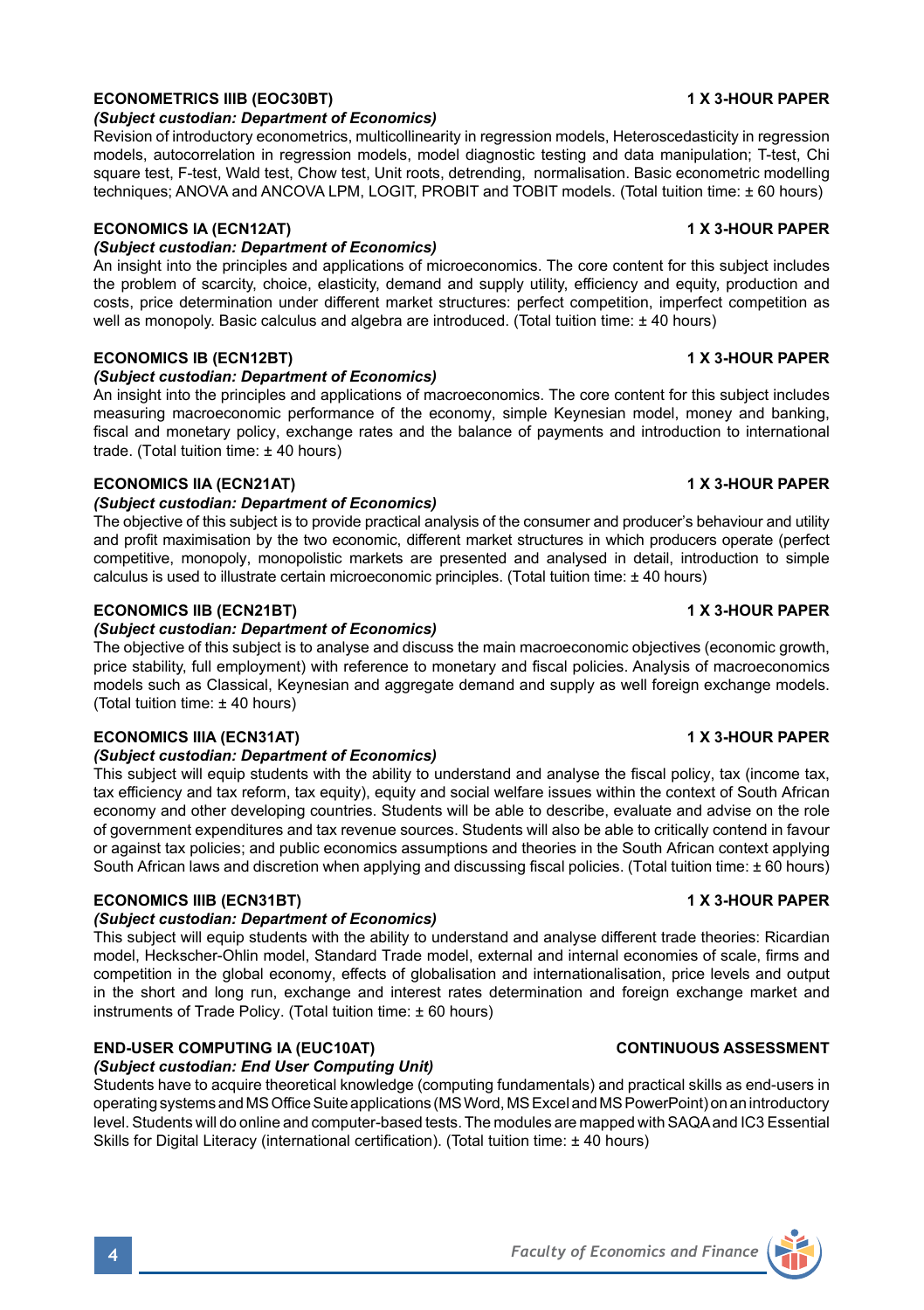# **END-USER COMPUTING IB (EUC10BT) CONTINUOUS ASSESSMENT**

### *(Subject custodian: End User Computing Unit)*

Students have to acquire practical skills as end-users in MS Office Suite applications (MS Excel Intermediate and MS Access Essentials), graphic design and dealing with the Internet, networks and how to search for information. Students will do online and computer-based tests. The modules are mapped with SAQA and IC3 Essential Skills for Digital Literacy (international certification). (Total tuition time: ± 30 hours)

### **F**

### **FINANCIAL ACCOUNTING IA (FAC11AT) 1 X 3-HOUR PAPER**

### *(Subject custodian: Department of Accounting)*

The basic introductory elements of accounting, the application of Generally Accepted Accounting Practice (GAAP) in the business world, constructive interpretation and application of accounting information. (Total tuition time: ± 60 hours)

### **FINANCIAL ACCOUNTING IB (FAC11BT) 1 X 3-HOUR PAPER**

### *(Subject custodian: Department of Accounting)*

The principles of Generally Accepted Accounting Practice (GAAP). The different undertakings. The various forms of financial reporting for the different undertakings. (Total tuition time: ± 60 hours)

### **FINANCIAL MANAGEMENT IIA (FMN21AT) 1 X 3-HOUR PAPER**

### *(Subject custodian: Department of Finance and Investment)*

Introduction to financial management, financial statement analysis and time-value of money. Introduction to risk and return for stand-alone financial assets. (Total tuition time: ± 40 hours)

### **FINANCIAL MANAGEMENT IIB (FMN21BT) 1 X 3-HOUR PAPER**

# *(Subject custodian: Department of Finance and Investment)*

Current asset management, current liability management, leverage and capital structure, cash flow determination. (Total tuition time: ± 40 hours)

### **FINANCIAL MANAGEMENT IIIA (FMN30AT) 1 X 3-HOUR PAPER**

### *(Subject custodian: Department of Finance and Investment)*

Cash management, advanced time-value of money, introduction to fixed-interest securities and introduction to portfolio risk. (Total tuition time: ± 60 hours)

### **FINANCIAL MANAGEMENT IIIB (FMN30BT) 1 X 3-HOUR PAPER**

### *(Subject custodian: Department of Finance and Investment)*

Determining the cost of capital, capital budgeting techniques, security valuation, dividend policy. (Total tuition time: ± 60 hours)

### **Q**

### **QUANTITATIVE TECHNIQUES IA (QTQ10AT) 1 X 3-HOUR PAPER**

*(Subject custodian: Department of Mathematics and Statistics)*

Basic mathematics (numbers, fractions, exponents, scientific notation and summation notation), percentages, ratios, proportions and algebra. Financial calculations: interests and annuities, graphing, introduction to business statistics, visual presentation of data, measures of central location and of dispersion, sampling, and index numbers. (Total tuition time:  $\pm 60$  hours)

### **QUANTITATIVE TECHNIQUES IB (QTQ10BT) 1 X 3-HOUR PAPER**

### *(Subject custodian: Department of Mathematics and Statistics)*

Elementary probabilities and counting rules, probability functions and the binomial distribution, normal distributions and confidence intervals, correlation analysis. Regression analysis, time-series and trend analysis, hypothesis testing, and analysis of frequency data. (Total tuition time:  $\pm 60$  hours)

### **S**

# **STATISTICS FOR ECONOMISTS IIA (STF20AT) PRACTICAL EXAMINATION**

# *(Subject custodian: Department of Mathematics and Statistics)*

Decision-making models. Numerical and mathematical concepts. Index numbers. Descriptive statistics. Simple regression and correlation. (Total tuition time: ± 60 hours)